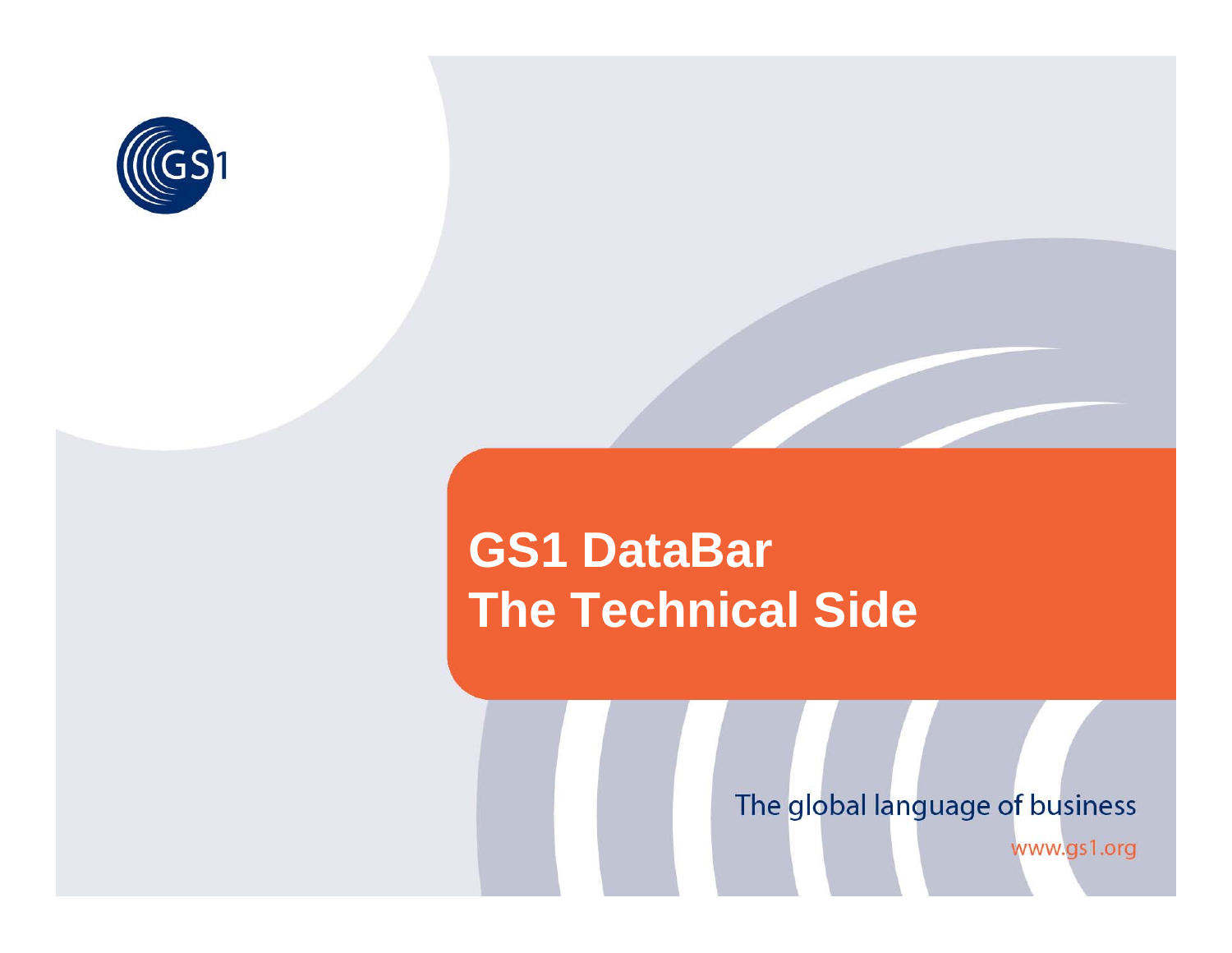

### **Re-naming GS1 DataBar**

| <b>Old RSS Name</b>                                          | New GS1 DataBar™                                                     |
|--------------------------------------------------------------|----------------------------------------------------------------------|
|                                                              |                                                                      |
| RSS-14 Truncated <b>- Example 2014</b> GS1 DataBar Truncated |                                                                      |
| RSS-14 Stacked ———————————> GS1 DataBar Stacked              |                                                                      |
|                                                              | RSS-14 Stacked Omnidirectional - GS1 DataBar Stacked Omnidirectional |
| RSS Limited ——————————————> GS1 DataBar Limited              |                                                                      |
| RSS Expanded - GS1 DataBar Expanded                          |                                                                      |
| RSS Expanded Stacked - GS1 DataBar Expanded Stacked          |                                                                      |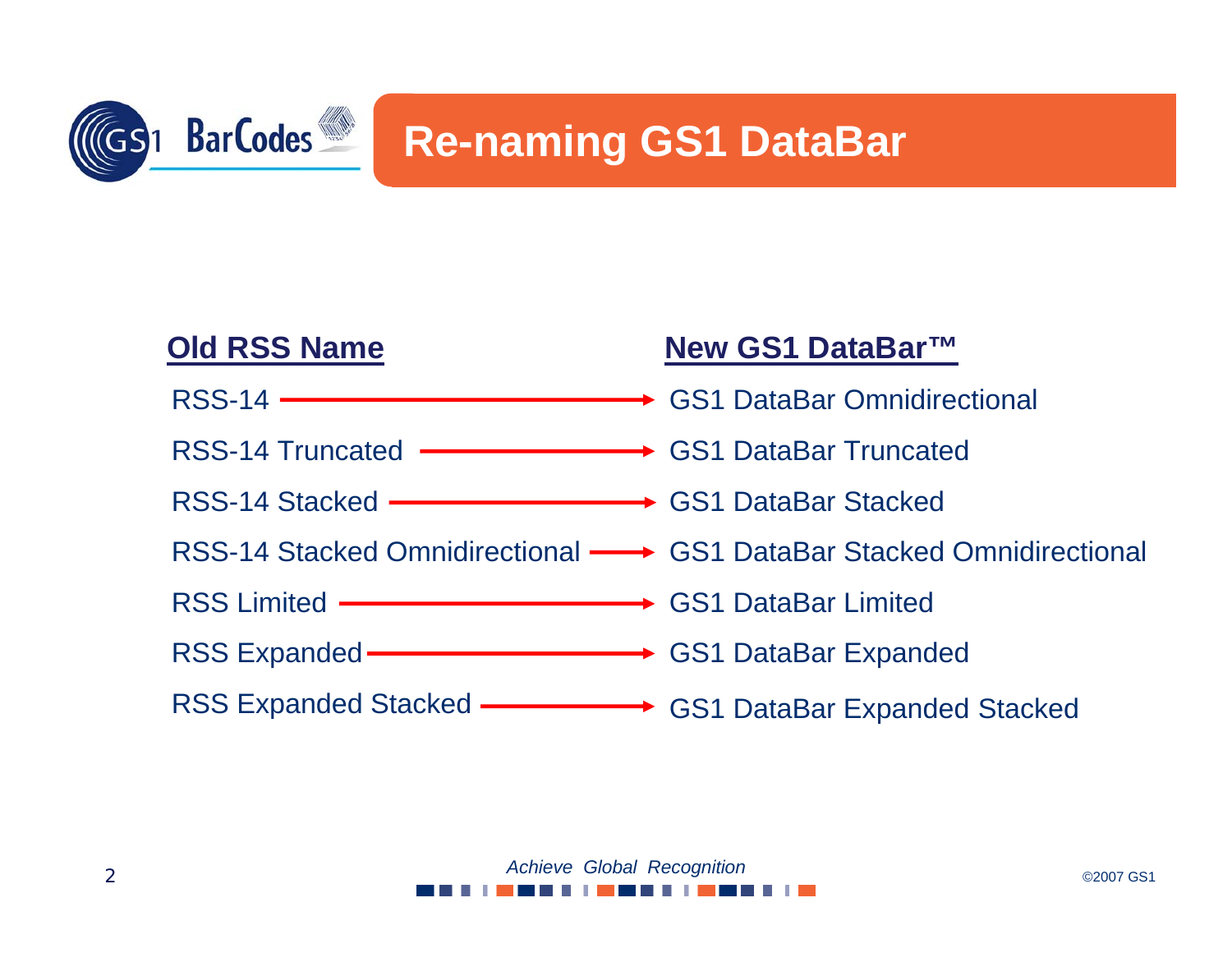

**The GS1 DataBar Family**

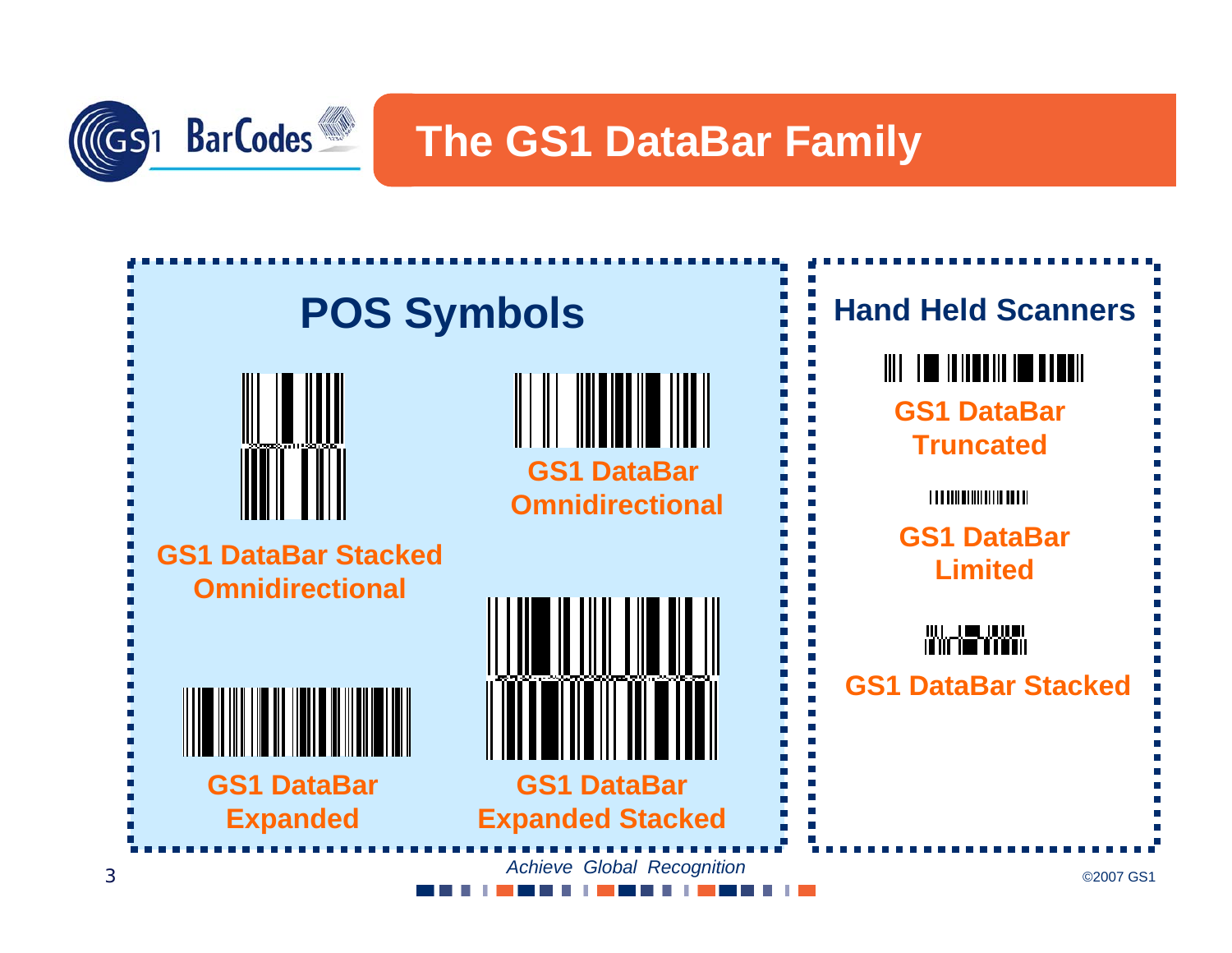

- • Encodes a Global Trade Item Number (GTIN) and AI's (Application Identifiers)
- •5 Symbologies encode GTIN only
- •2 Symbologies encode GTIN plus additional AI's
- •GS1 DataBar holds a 14-digit number
- •GS1 DataBar can carry GTIN-12, GTIN-13 & GTIN-14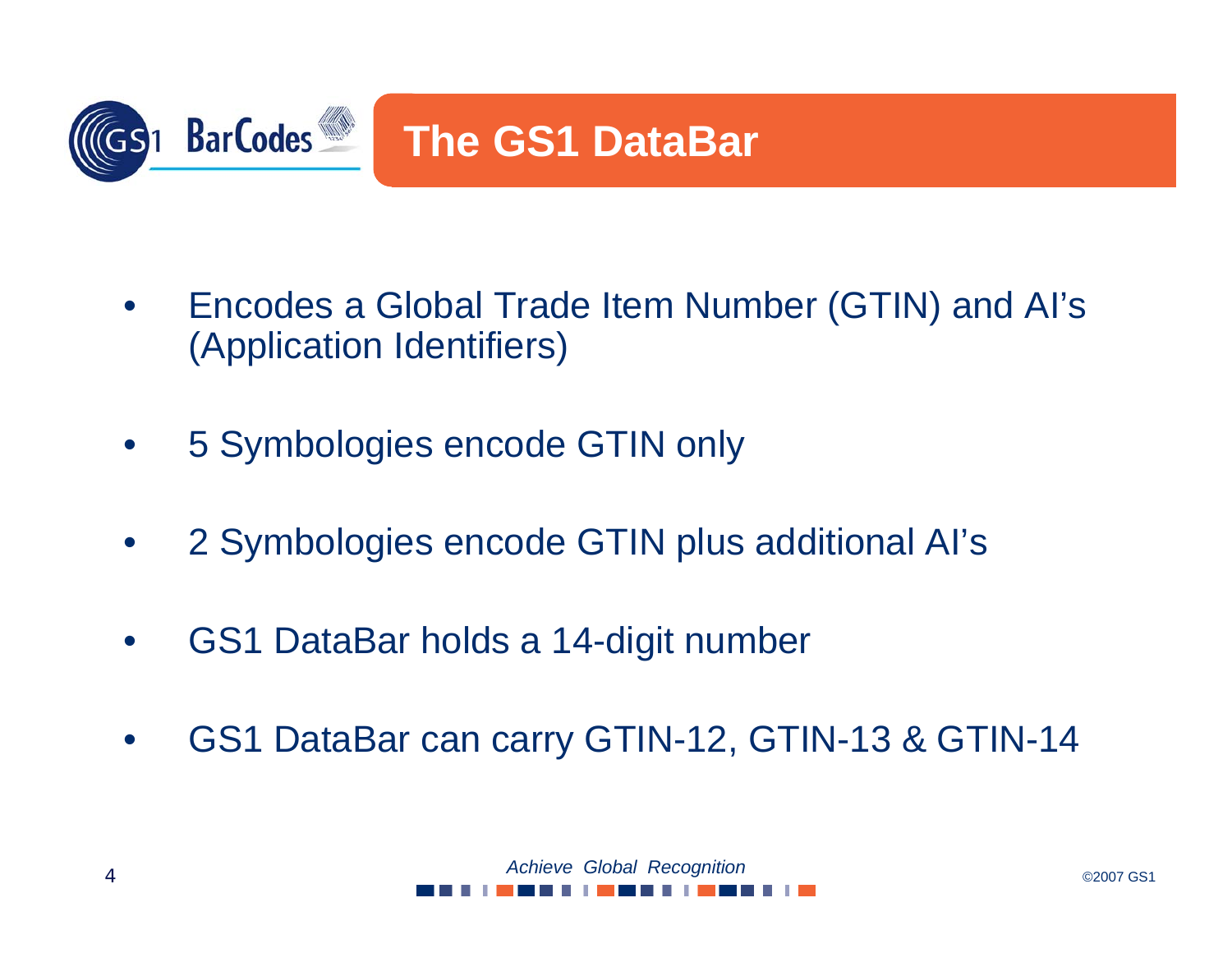

- • *GS1 DataBar scanned at Retail Point-of-Sale (POS) encodes a GTIN-12 or GTIN-13*
- • *GS1 DataBar scanned in General Distribution encodes a GTIN-12, GTIN-13 or GTIN-14*
- •How does 12 & 13 digit GTINs get to 14 digits

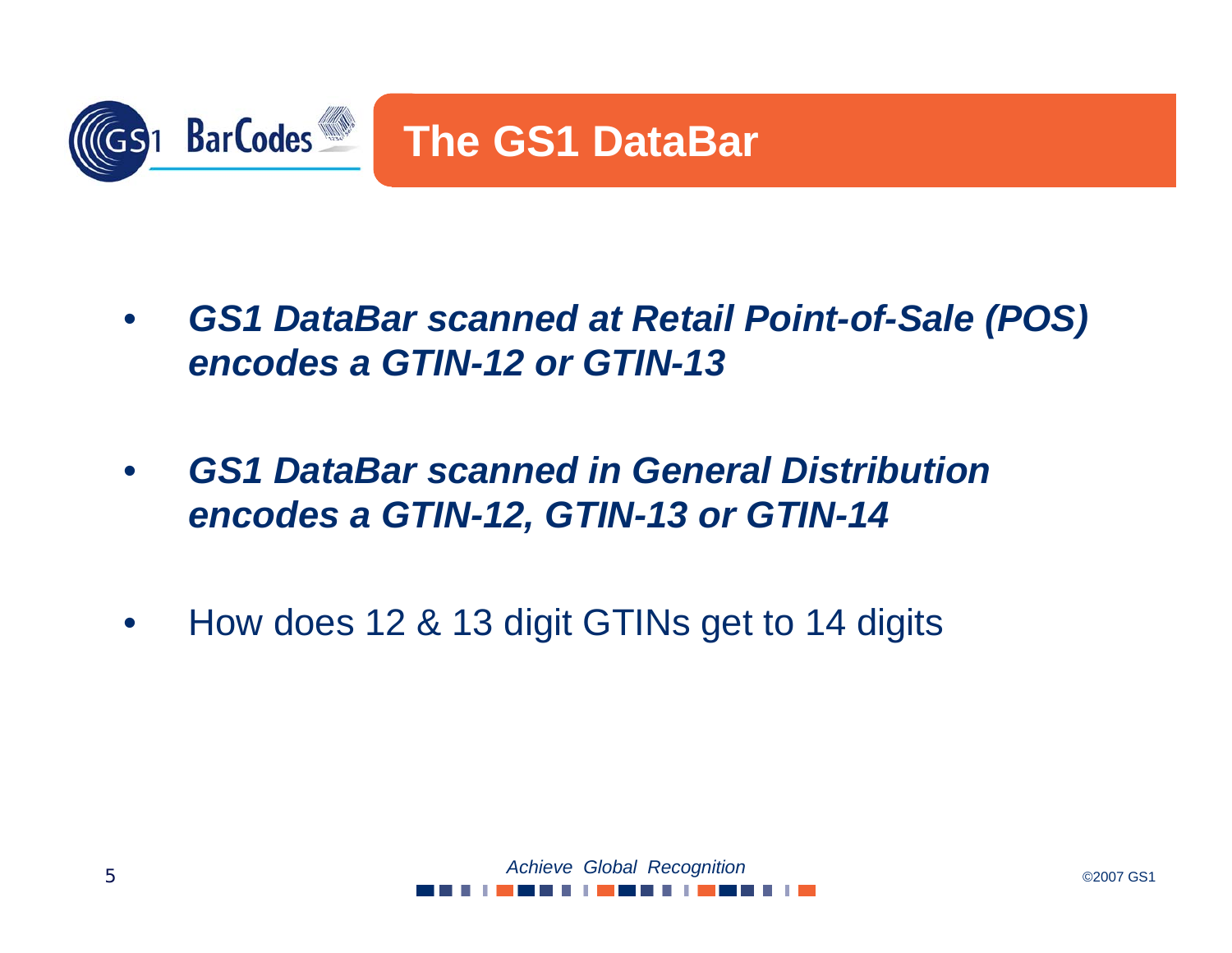

## **Encoding GTIN in GS1 DataBar**

#### *GTIN-13 (EAN-13)*

|  |  | ∽               |           |                 |     |  |                                |           |  |
|--|--|-----------------|-----------|-----------------|-----|--|--------------------------------|-----------|--|
|  |  | $\overline{CP}$ | <b>CP</b> | $\overline{CP}$ | /IK |  | <b>RCP/IRCP/IRCP/IRCP/IRL?</b> | <b>IR</b> |  |
|  |  |                 |           |                 | ັ   |  |                                |           |  |

#### *GTIN-12 (UPC-12)*

|  | CP. | C <sub>D</sub> | <b>CP</b> | $\mathsf{CP}$ | $\overline{CP}$ | $\mathsf{CP}$ | CP/IRCP/IRCP/IR |  | IR. | <b>IR</b> | CÐ |
|--|-----|----------------|-----------|---------------|-----------------|---------------|-----------------|--|-----|-----------|----|
|  |     |                |           |               |                 |               |                 |  |     |           |    |

*CP = GS1 Company Prefix IR = Item Reference CD = Check Digit*

. . . . . . . . . . . . . . .

©2007 GS1 *Achieve Global Recognition*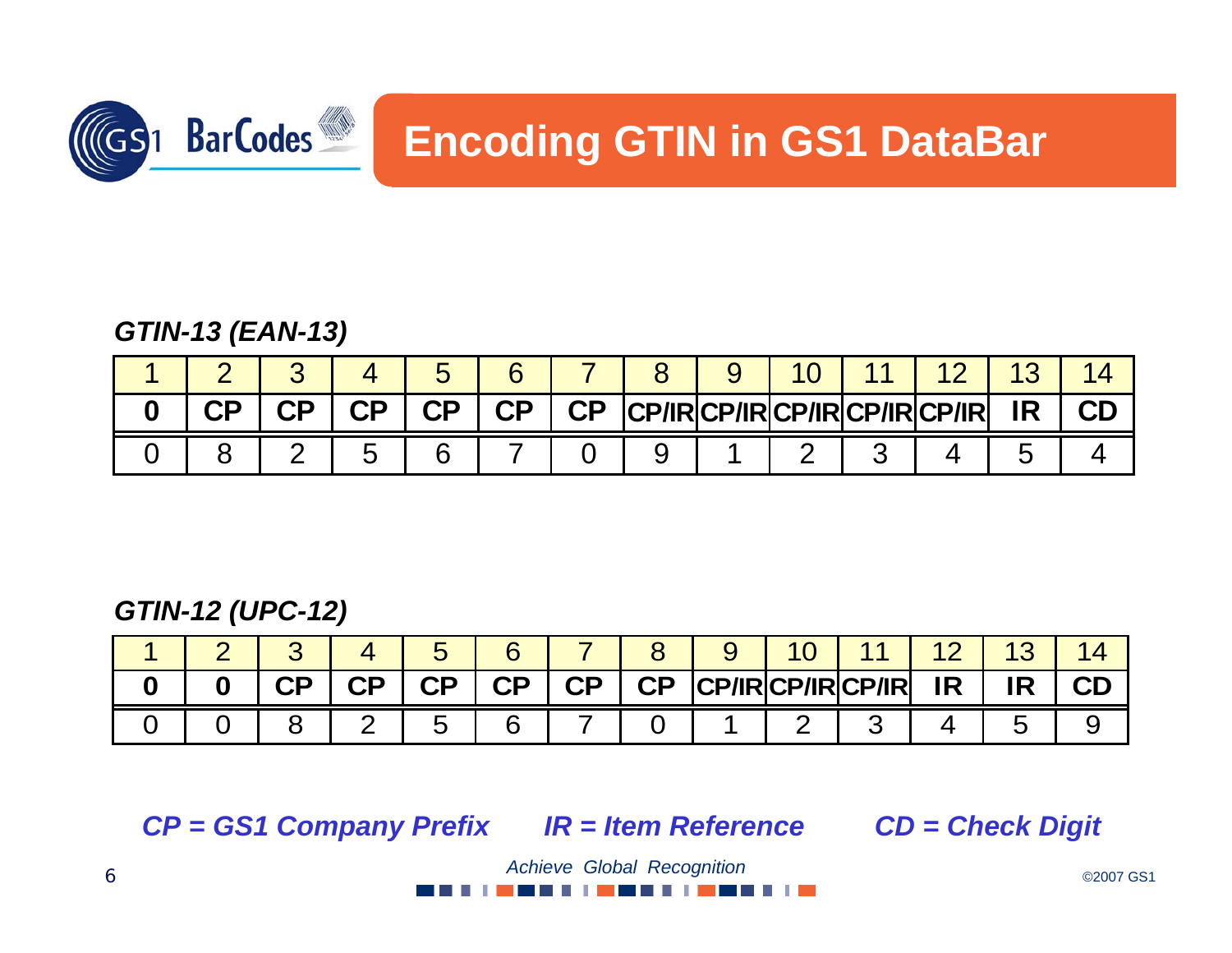

#### **GTIN Only GS1 DataBar's**

# **GS1 DataBar Omnidirectional (01) 00614141999996**



**GS1 DataBarTruncated**Ш Ш **(01) 00614141999996**

**GS1 DataBar Stacked Omnidirectional**





#### ©2007 GS1 *Achieve Global Recognition* . . . . . . . . . . . . . .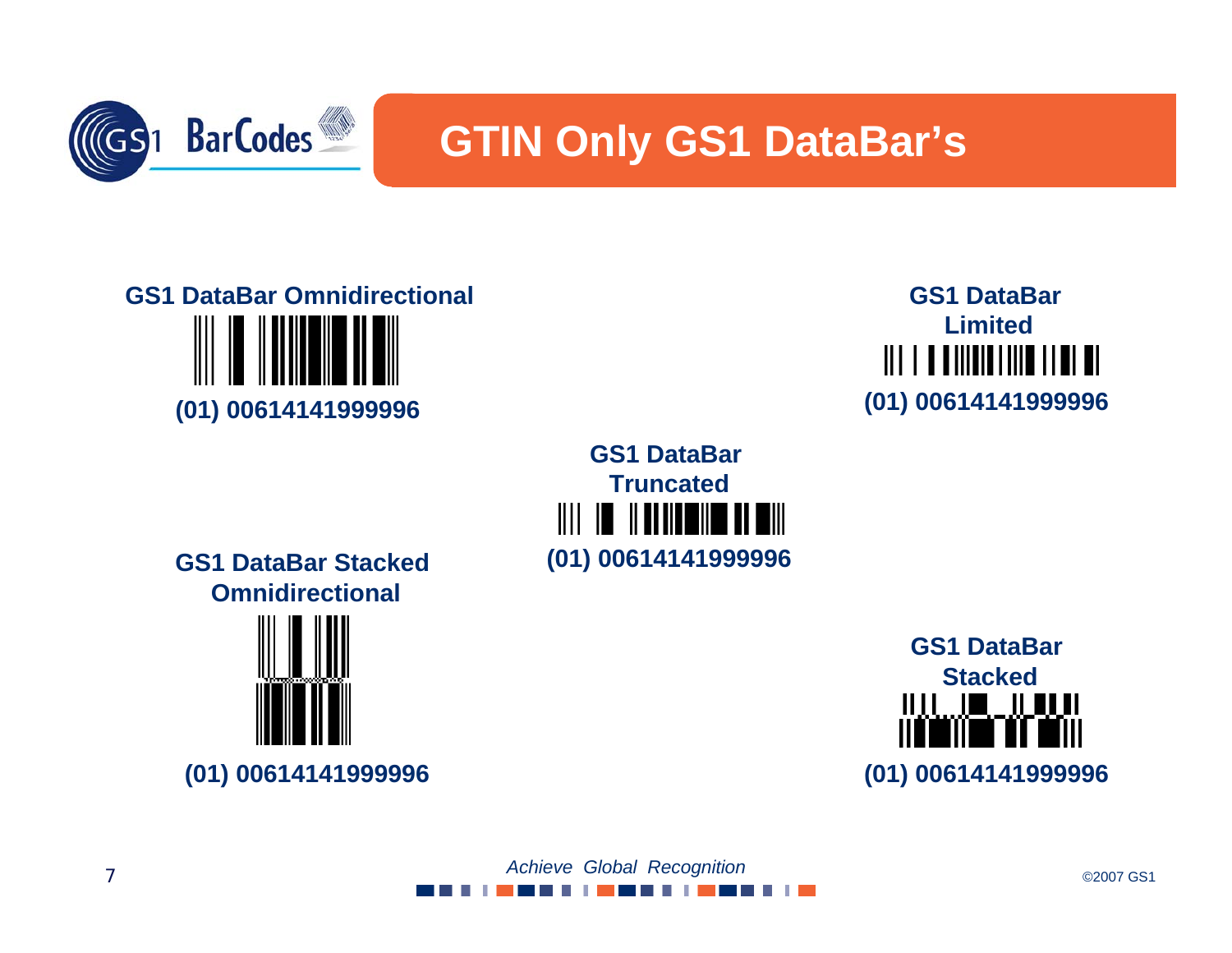

- Numeric characters (0-9) No alpha numeric, no special characters…
- $\bullet$ Constructed of 4 segments vs EAN 2 segments
- • Fixed data length - 14 digits (encodes 13 with an implied check digit)
- •AI (01) is implied
- $\bullet$ Bi-Directionally decodable
- $\bullet$  No Quiet Zone required, however leftmost element is a 1X space
	- •(left and rightmost in GS1 DataBar Expanded)

 ©2007 GS1 *Achieve Global Recognition* . . . . . . . .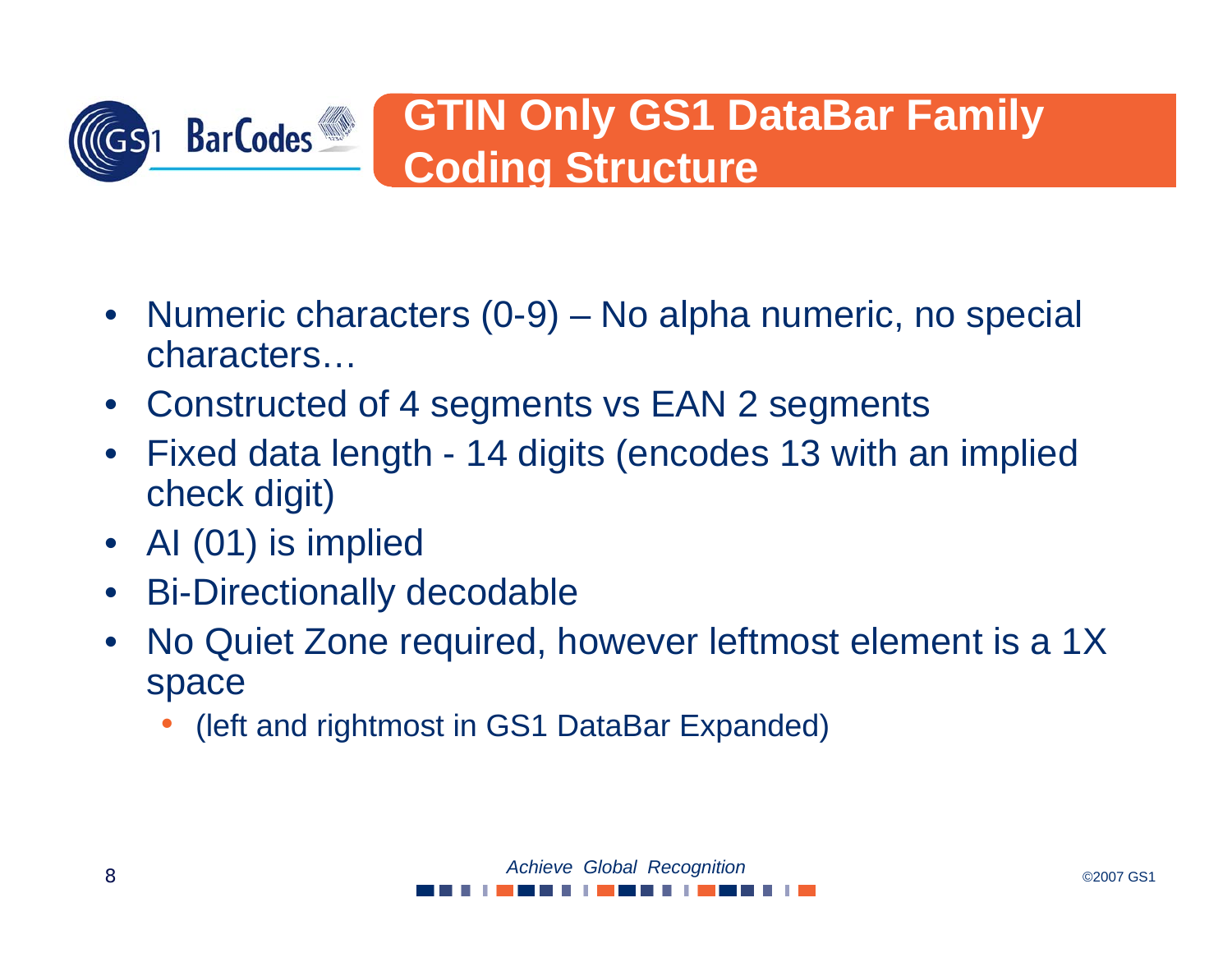

- Space Requirements:
- •GS1 DataBar Omnidirectional = 96X wide, 33X high
- • GS1 DataBar Stacked Omnidirectional = 50X wide, 69X high (3X separator pattern)
- •GS1 DataBar Truncated = 96X wide, 13X high
- • GS1 DataBar Stacked = 50X wide, 13X high (1X separator pattern)
- Like EAN symbols the X dimension is determined by the DPI (Dots Per Inch) of the printer (per the Gen Specs)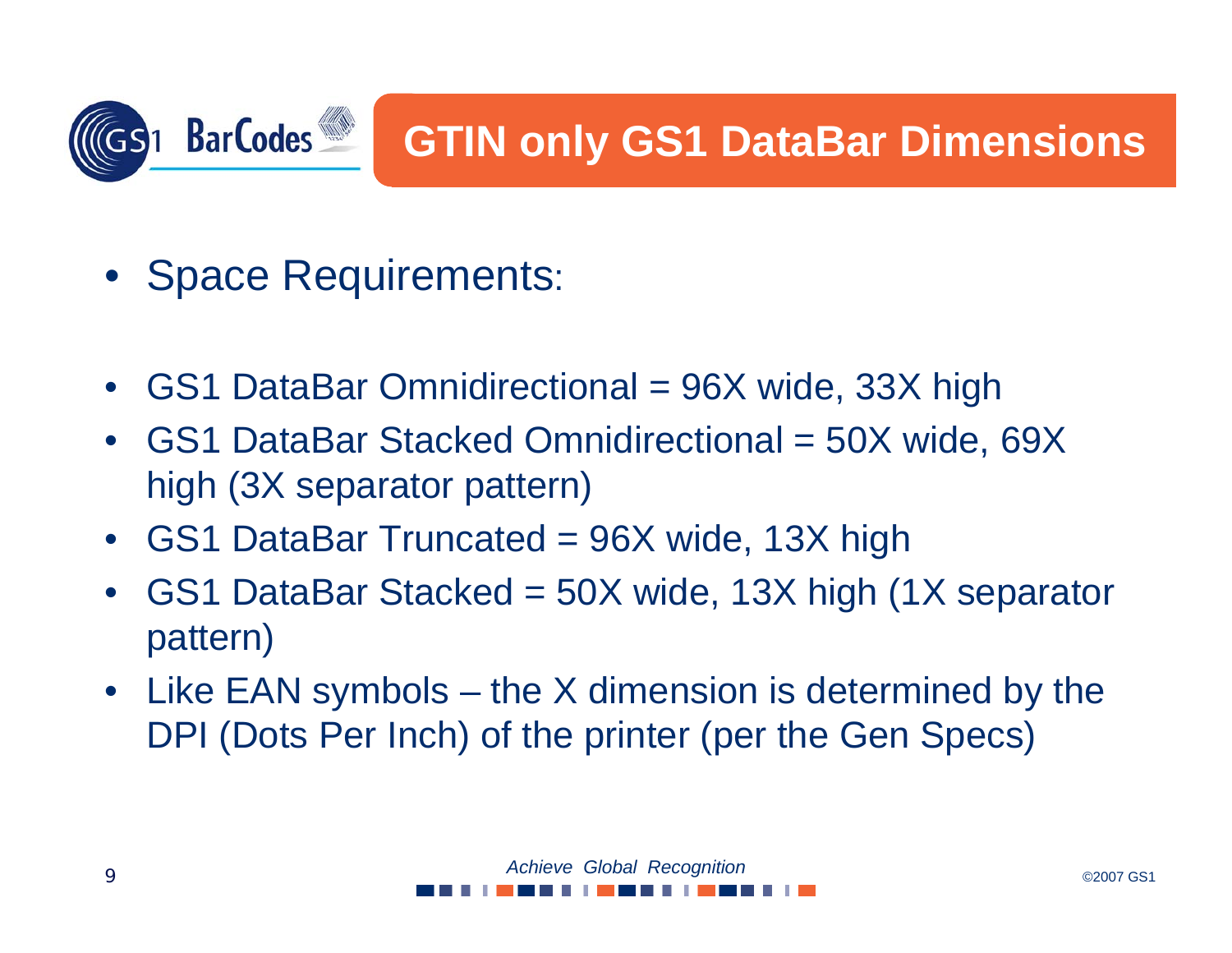

**GS1 DataBar Expanded Family**

## **GTIN + Application Identifiers**



#### **(01) 00614141999996 GS1 DataBar**





**Expanded Stacked**



**(01) 00614141999996**

 ©2007 GS1 *Achieve Global Recognition* . . . . . . . . . . .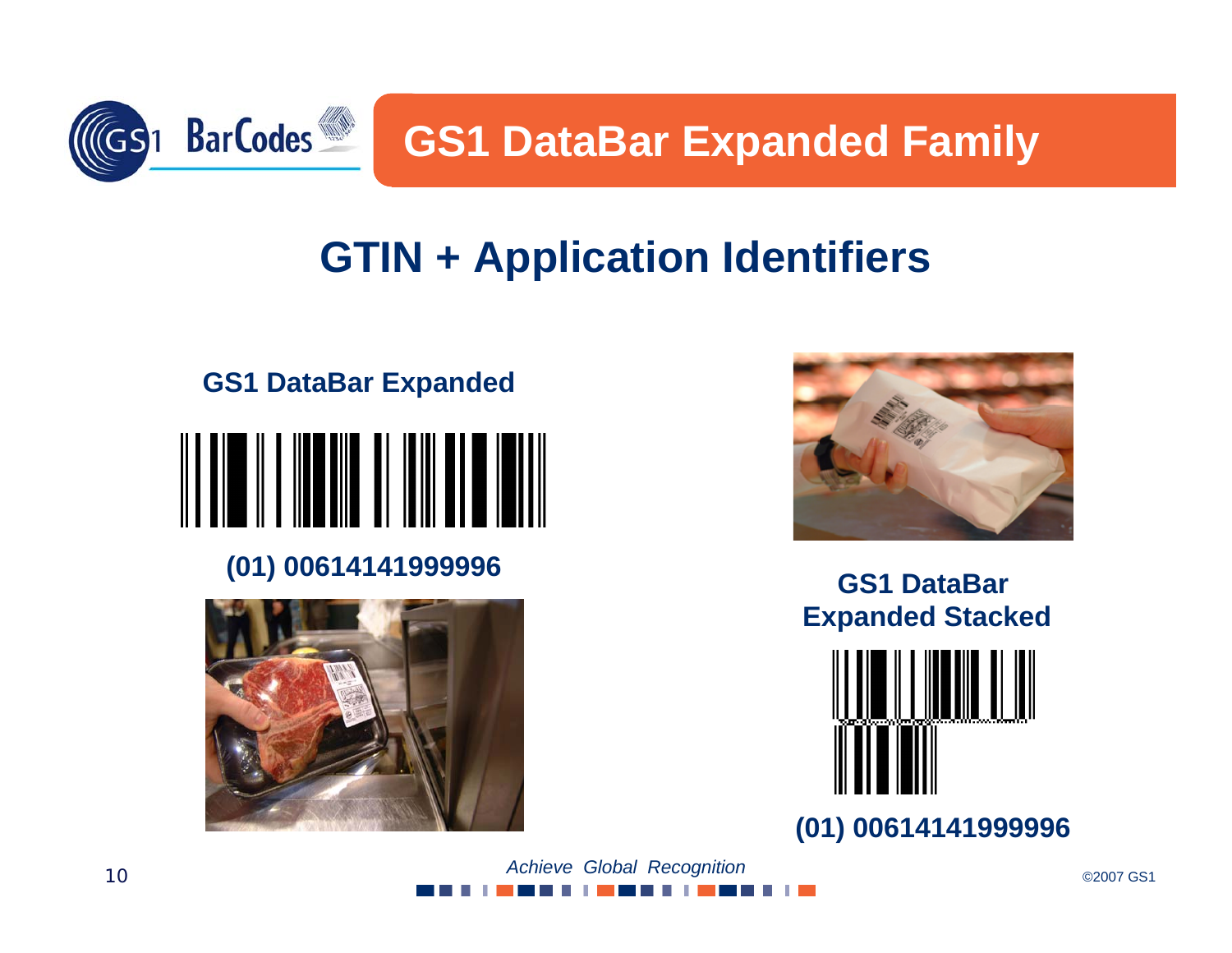

- The GS1 DataBar Expanded family has a capacity of up 74 Numeric Characters or 41 Alpha Numeric
- Encode the GTIN the same way as "GTIN Only" GS1 DataBar Family plus any AI's up to 74 or 41 alpha numeric characters
- Encode fixed length AI's first, then any variable length AI's
	- This will keep the bar code compressed
- No Quiet Zones required however left & right most element is a space

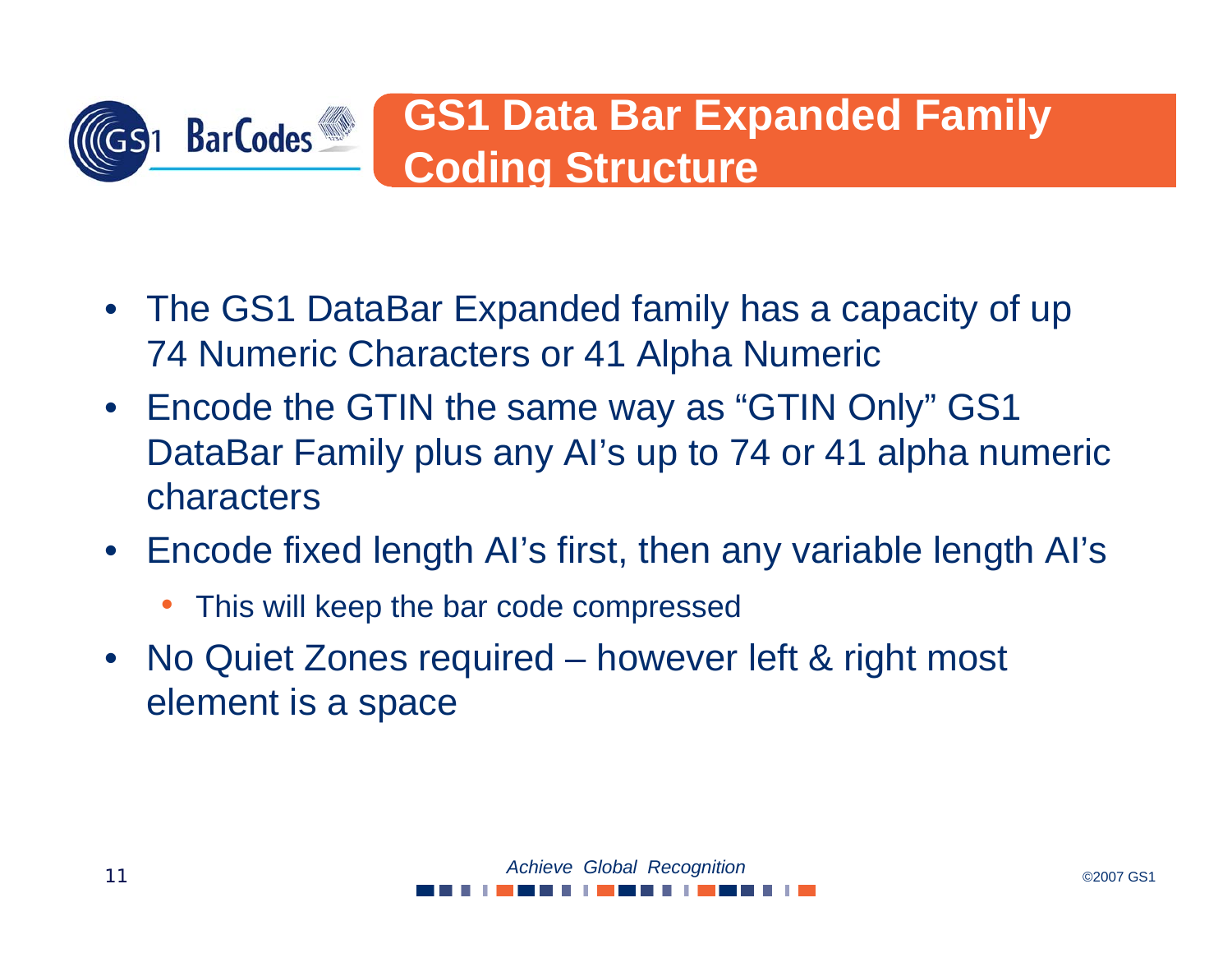

- •Space Requirements:
- •Stackable - 2 segments per row - max 11 rows
- •Requires even number of segments per row
- •Segments are always the same width
- •Maximum symbol size is 22 segments
- $\bullet$ Each row is 34X high w/3X separator pattern
- • Like EAN symbols – the X dimension is determined by the DPI (Dots Per Inch) of the printer (per the Gen Specs)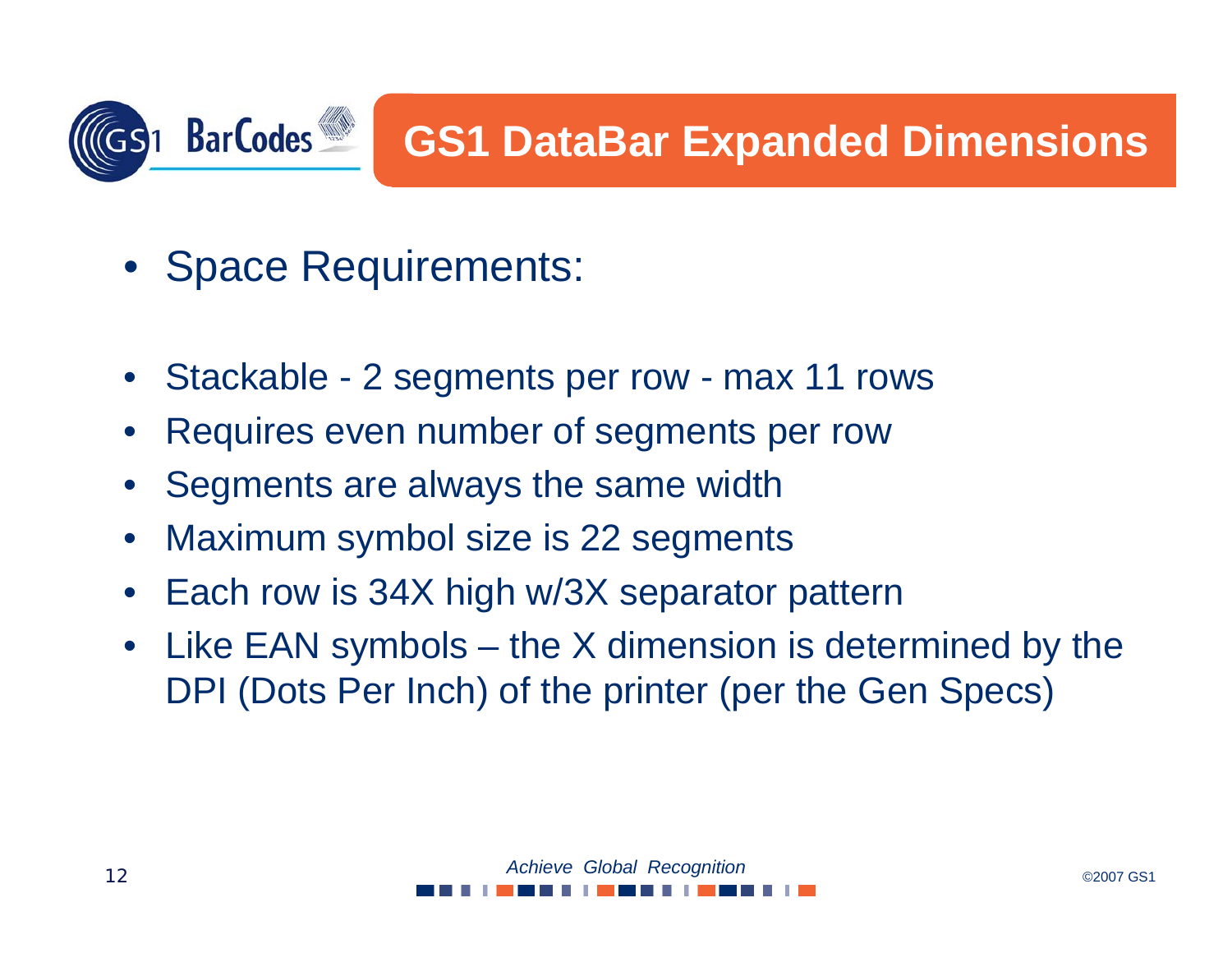

- $\bullet$ Numeric characters (0-9) – No alpha numeric, no special characters…
- •*Constructed of 2 segments*
- • Fixed data length - 14 digits (encodes 13 with an implied check digit)
- AI (01) is implied
- • No Quiet Zones required – however left most element is a space
- *74X wide, 10X high*
- $\bullet$  *Limited to GTIN-12, GTIN-13 and GTIN-14 with Indicator Digit 1 ONLY (no other number can be used as an Indicator Digit)*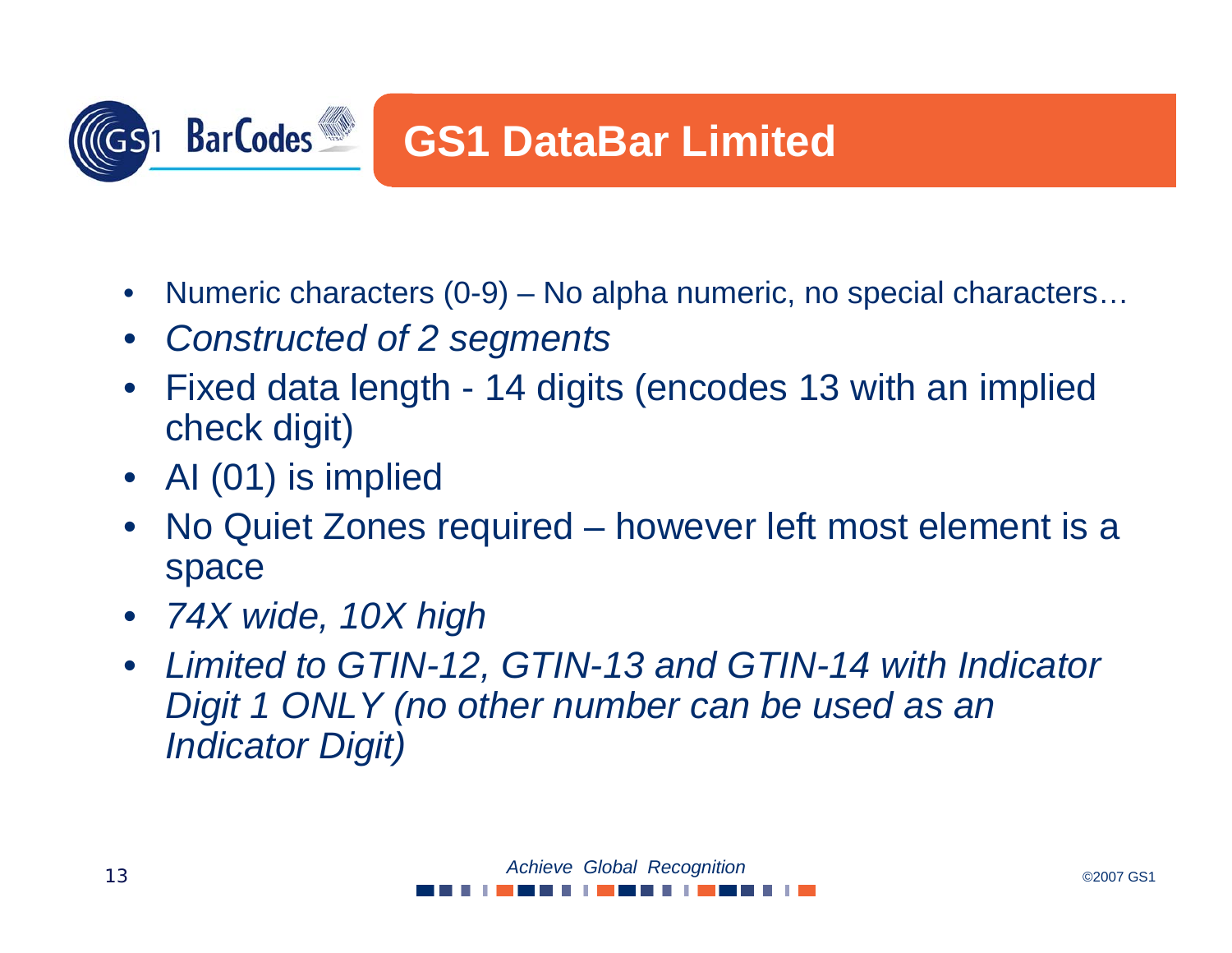

#### **GS1 DataBar Segements**